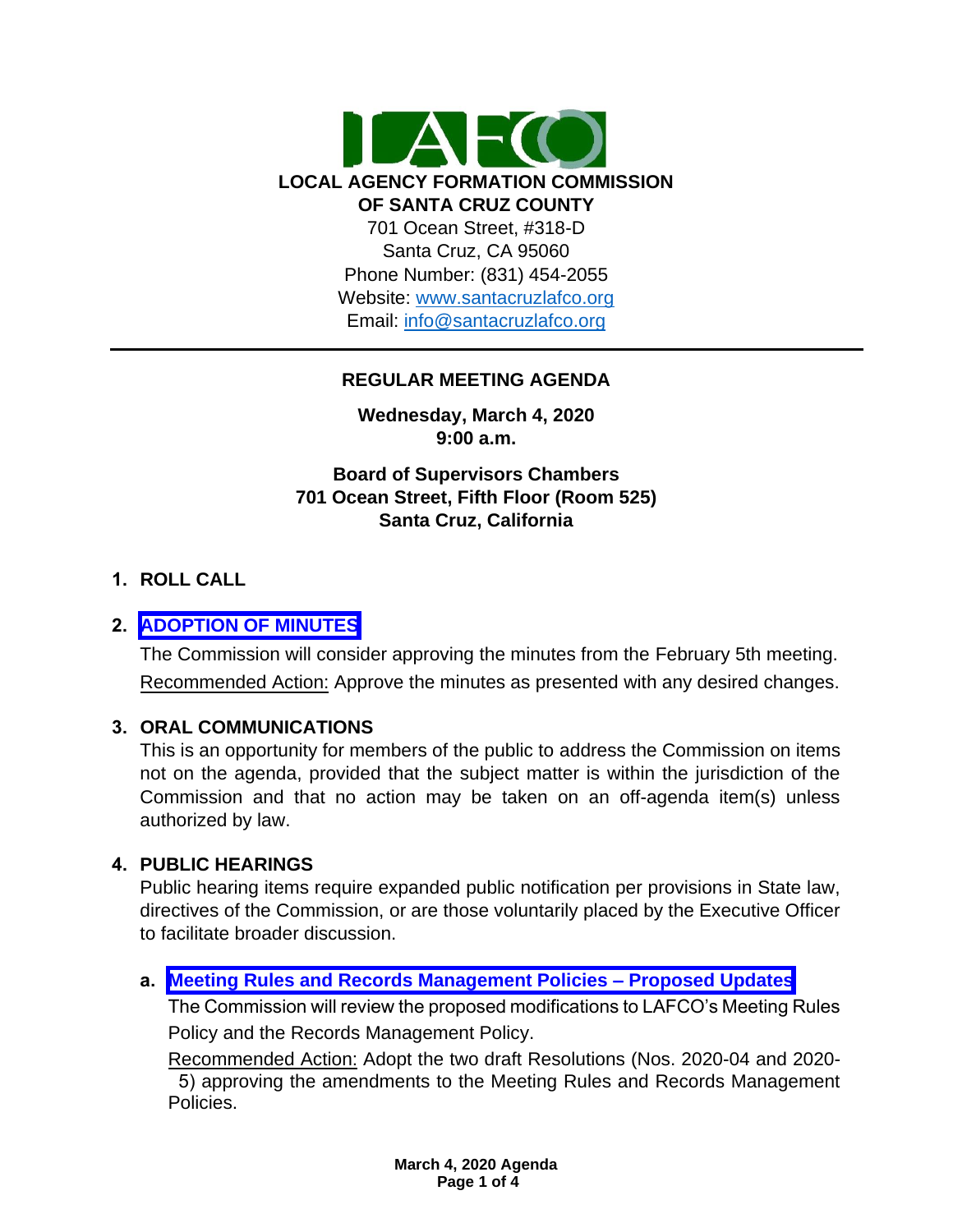# **b. [Service and Sphere Review for County Service Area 60](https://www.santacruzlafco.org/wp-content/uploads/2020/02/4b.0-CSA-60-MSR-Staff-Report-FINALrev.pdf)**

The Commission will consider the adoption of a service and sphere of influence review for County Service Area 60 (Huckleberry Island).

Recommended Actions:

- 1) Find that pursuant to Section 15061(b)(3) of the State CEQA Guidelines, LAFCO has determined that the service and sphere of influence review is not subject to the environmental impact evaluation process because it can be seen with certainty that there is no possibility that the activity in question may have a significant effect on the environment, and the activity is not subject to CEQA;
- 2) Determine, pursuant to Government Code Section 56425, the Local Agency Formation Commission of Santa Cruz County is required to develop and determine a sphere of influence for County Service Area 60, and review and update, as necessary;
- 3) Determine, pursuant to Government Code Section 56430, the Local Agency Formation Commission of Santa Cruz County is required to conduct a service review before, or in conjunction with an action to establish or update a sphere of influence; and
- 4) Adopt a Resolution (LAFCO No. 2020-06) approving the 2020 Service and Sphere of Influence Review for County Service Area 60 with the following conditions:
	- a. Defer action towards CSA 60's sphere of influence until August 5, 2020; and
	- b. Direct the Executive Officer to coordinate with the County Public Works Department and Huckleberry Island community to develop an action plan that will begin CSA 60's services and funding operations:
		- i. If an action plan is developed, the Commission will submit the action plan to the State Controller and consider reaffirming CSA 60's current sphere of influence; or
		- ii. If an action plan is not developed, the Commission should consider adopting a "zero" sphere of influence for CSA 60.

# **5. OTHER BUSINESS**

Other business items involve administrative, budgetary, legislative, or personnel matters and may or may not be subject to public hearings.

# **a. [Employee Performance Evaluations](https://www.santacruzlafco.org/wp-content/uploads/2020/02/5a.0-Performance-Evaluations-Staff-Report-FINAL.pdf)**

The Commission will consider adjusting staff's salary based on their annual performance evaluations.

Recommended Action: Adopt a resolution approving the proposed salary adjustments for LAFCO's Executive Officer and Secretary-Clerk.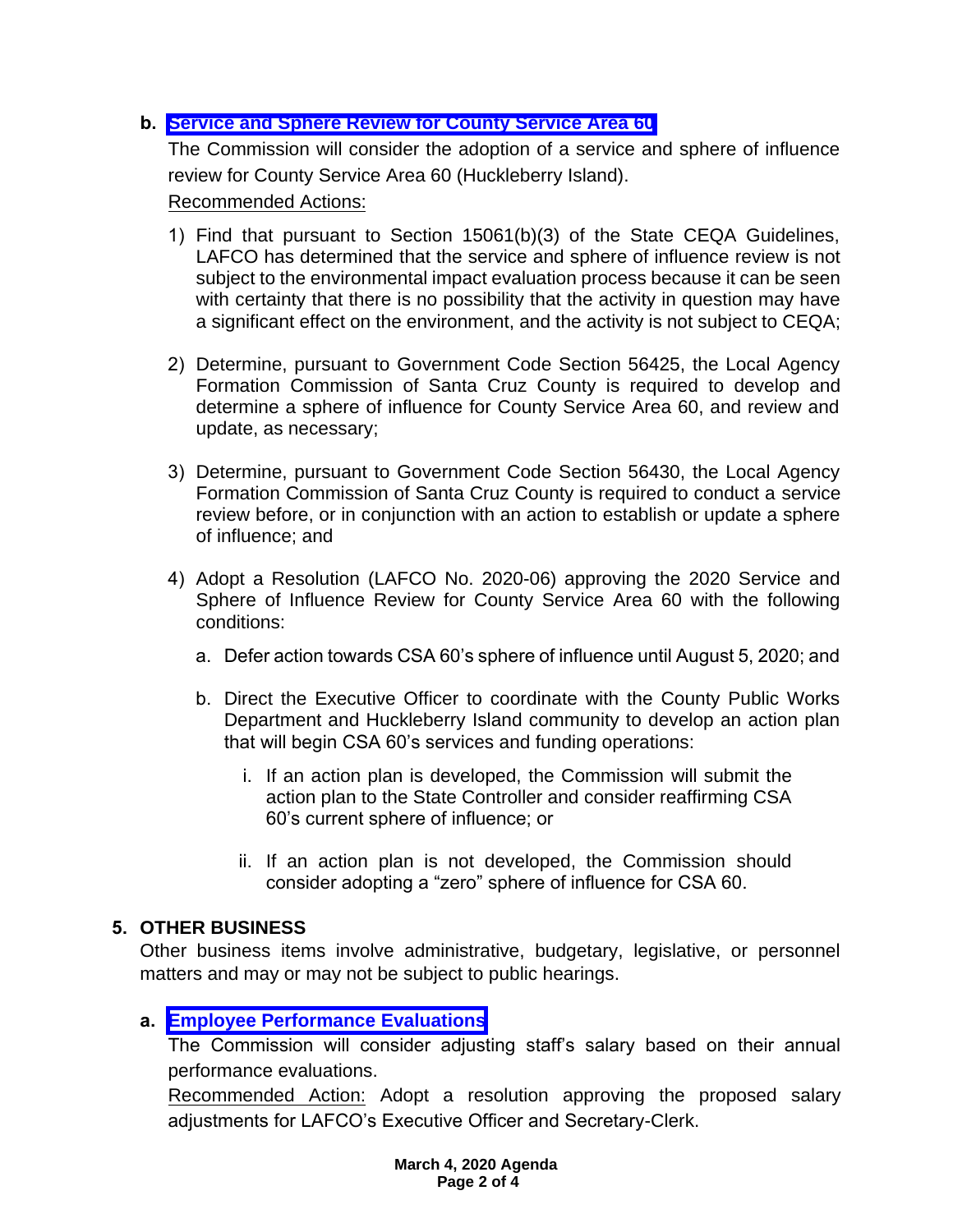# **b. Recruitment Process – [New LAFCO Staff Member](https://www.santacruzlafco.org/wp-content/uploads/2020/02/5b.0-Recruitment-Process-Staff-Report-FINAL.pdf)**

The Commission will review a proposed recruitment process to address the anticipated retirement of LAFCO's Secretary-Clerk.

Recommended Action: Approve the proposed recruitment process.

# **c. [Legislative Update](https://www.santacruzlafco.org/wp-content/uploads/2020/02/5c.0-Leg-Update-Staff-Report-FINAL.pdf)**

The Commission will receive a status update on LAFCO-related legislation. Recommended Action: No action required; Informational item only.

# **6. WRITTEN CORRESPONDENCE**

LAFCO staff receives written correspondence and other materials on occasion that may or may not be related to a specific agenda item. Any correspondence presented to the Commission will also be made available to the general public. Any written correspondence distributed to the Commission less than 72 hours prior to the meeting will be made available for inspection at the hearing and posted on LAFCO's website.

# **a. [CALAFCO Quarterly Report](https://www.santacruzlafco.org/wp-content/uploads/2020/02/6a.0-CALAFCO-Quarterly-Report-Staff-Report-FINAL.pdf)**

The Commission will receive CALAFCO's latest quarterly newsletter. Recommended Action: No action required; Informational item only.

# **7. PRESS ARTICLES**

LAFCO staff monitors newspapers, publications, and other media outlets for any news affecting local cities, districts, and communities in Santa Cruz County. Articles are presented to the Commission on a periodic basis.

# **a. [Press Articles during the Months of January and February](https://www.santacruzlafco.org/wp-content/uploads/2020/02/7a.0-Press-Articles-Staff-Report-FINAL.pdf)**

The Commission will receive an update on recent LAFCO-related news occurring around the county and throughout California.

Recommended Action: No action required; Informational item only.

# **8. COMMISSIONERS' BUSINESS**

This is an opportunity for Commissioners to comment briefly on issues not listed on the agenda, provided that the subject matter is within the jurisdiction of the Commission. No discussion or action may occur or be taken, except to place the item on a future agency if approved by Commission majority. The public may address the Commission on these informational matters.

# **9. ADJOURNMENT**

LAFCO's next regular meeting is scheduled for Wednesday, April 1, 2020 at 9:00 a.m.